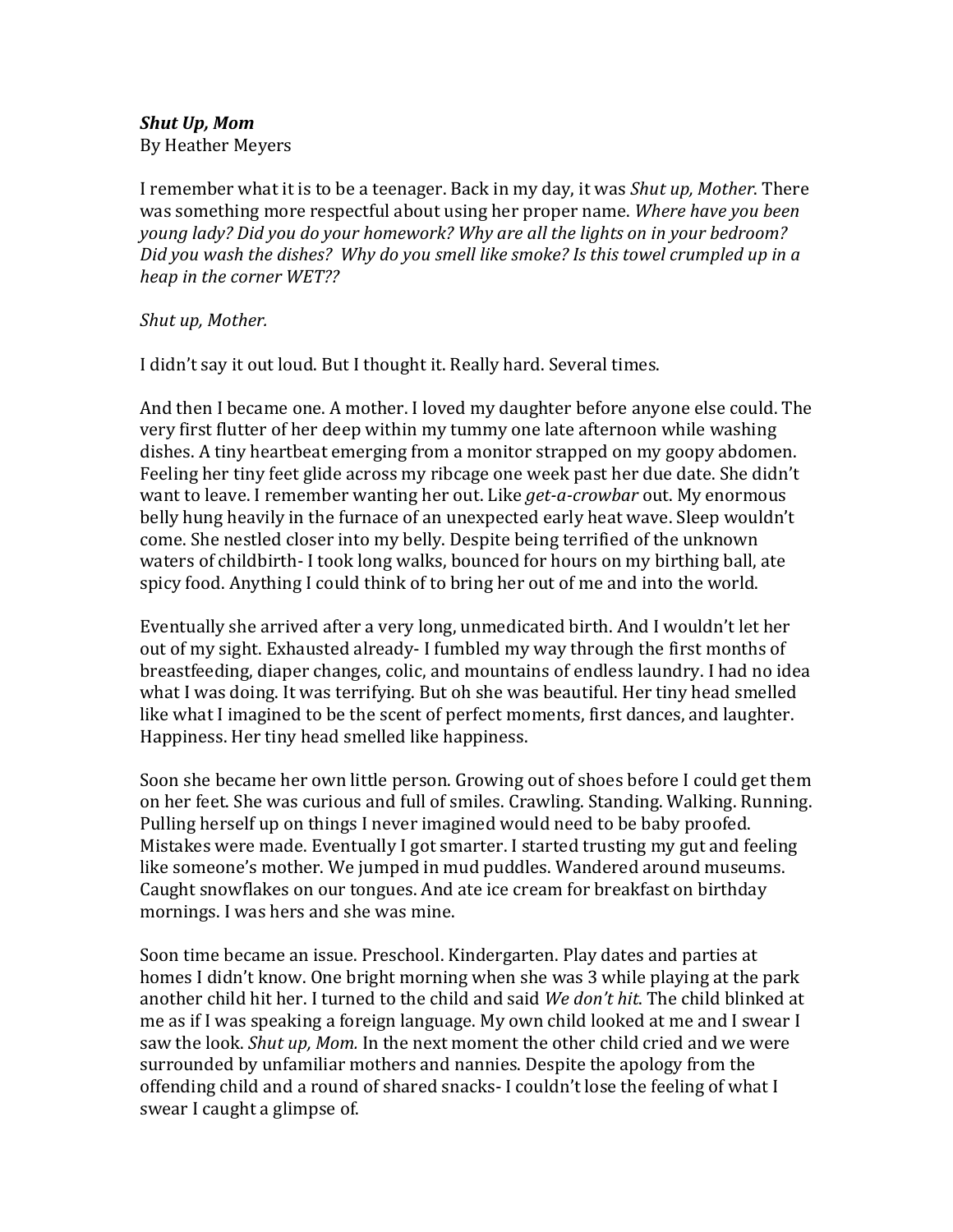She was growing, I was parenting. There was a healthy balance of discovery while still within reach of the safety of my arms. But that distance, that perimeter, steadily grew. People talk all the time about wishing they had known it would be the last time they rocked their baby to sleep. Or fed her slippery bananas with a tiny spoon while wiping her chunky cheek with a soft bib with Elmo printed on the front. It was her favorite. I don't even know where that bib is now. Late night dance parties with popcorn and Hannah Montana eventually turned into only seeing the top of her head while she was slouched over, texting. There comes a time when friends become more important than parents. It is simply a fact of life. It started slowly at first- at a concert in the town square. She awkwardly scanned the crowd, spotted a group of kids from her class and ran off. I watched from the perimeter, shouting after her to stay with her friends and out of the street, check in with us in an hour and for goodness sake don't get into a car with a stranger. My child turned and looked at me. *Shut up, Mom*.

I found new friends, too. I started recognizing familiar faces in pick up car lanes, elementary school sing-a-longs, dance recitals. And by middle school band concerts-I searched a few out. We'd giggle like schoolgirls in the back rows of the bleachersrelieved to be out together and yet terrified for our kids because they looked so damn nervous. We'd cheer for them and snap photos as they walked by stiffly holding their instruments, filing into their seats arching behind the conductor. *Shut up, Mom* with a bit of an eye roll added in for good measure. She stopped asking me how things worked sometime in the middle of 6<sup>th</sup> grade. I overheard a hushed Facetime conversation about shaving legs that prompted me to accept that I was no longer the lone expert in my child's life. And at times, even my Mom friends knew more about my own child than I did. *I hear your girl thinks Timmy is cute!* Who the heck is Timmy? Still- there were moments when I caught a glimpse of my little girl, especially after preteen conflicts when she would still curl up in my arms and tell me about her heartbreak. Tissues. Hugs. Getting our favorite Starbucks order to help the smile come back to her face while cruising with the windows down listening to Taylor Swift.

The summer before her freshman year we attended the annual  $4<sup>th</sup>$  of July parade in our town. She was well beyond needing to stick with us. In fact- an early morning car honk alerted us that she was being picked up. We saw her briefly later at the Kiwanis pancake breakfast where she asked for some money. My heart sank just a little as she skipped off dressed in her high school team uniform and cute braids that someone else had done. The parade stepped off not long after and the whole town came out to watch. My kid waved from the street as she passed by while her Dad and I sat on the curb. I remembered in that moment how this parade was the first real adventure away from home years ago when she was just a month old. She slept through the whole thing- even the fire trucks blaring down the street didn't wake her. A few years later she was riding her tricycle in the kids' parade while her Dad navigated from behind. A cute photo ended up in the newspaper of her triumphant smile but a very concerned look on my husband's face as he swerved the shiny red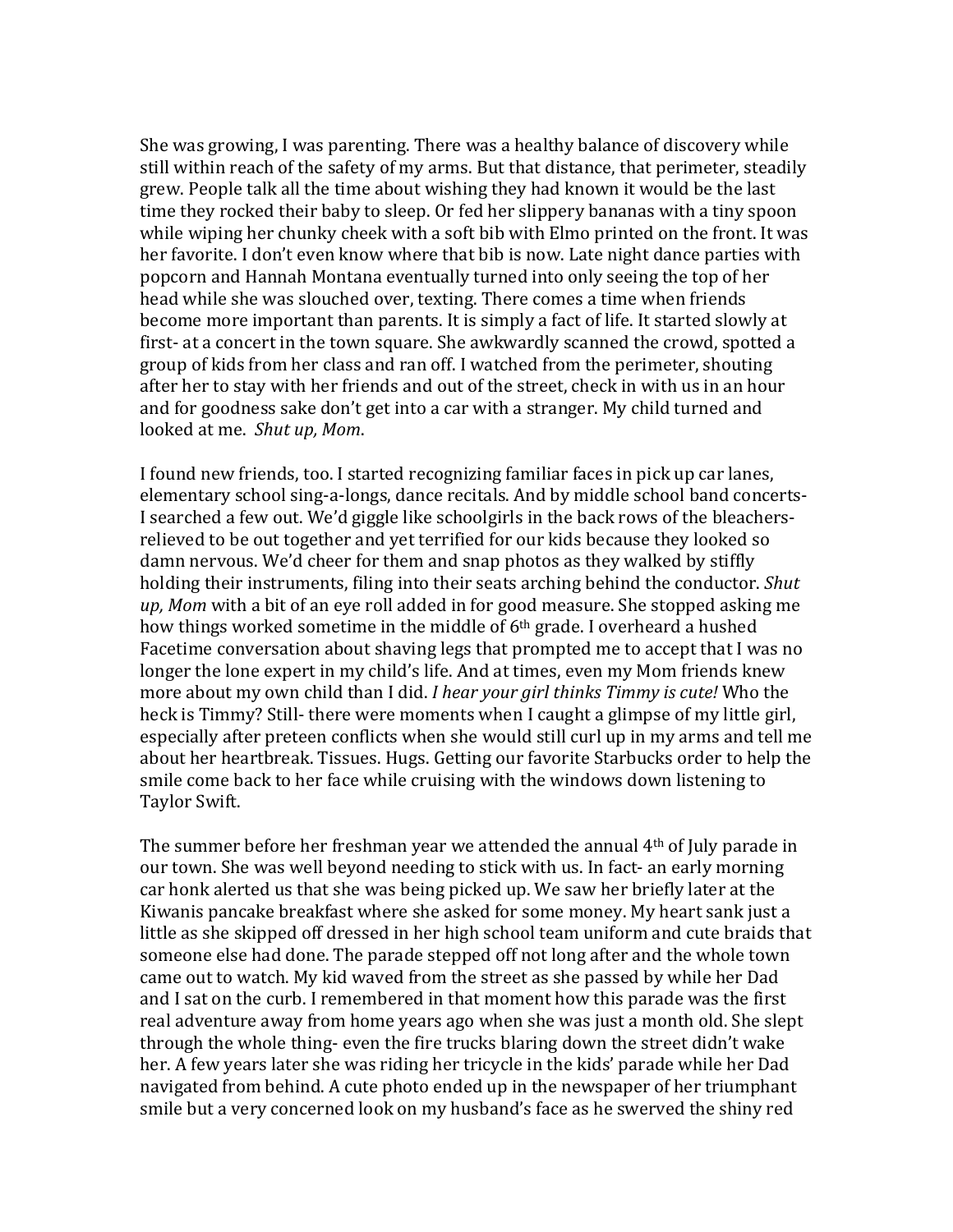trike to avoid running over another kid. Over the years we'd ridden on floats together, marched with various clubs, tossed candy to eager kids. Now I was sidelined. Merely an observer. Suddenly I stood up- all I wanted to do was shout *I love you* like Buddy in the Elf movie. Instead I heard a tiny voice in my head. *Shut up, Mom.* So I simply waved as the parade passed by. I don't remember the rest of the day or marching bands or politicians shaking hands in the heat of the day. I spent the remainder of the time explaining to myself that this was my new reality and I better get on board or I'd probably lose my kid entirely. After the school year began, I sat in the stands at football and basketball games, clapping with all the other parents who might have also been suppressing their own Buddy the Elf moments just like me.

She started eyeing our car the next year. By then she had grown taller than me. But her skirts were shorter. She'd roll her eyes when I made her touch her toes to make sure nothing showed that wasn't supposed to. (And I'd like to have a discussion with the manufacturers of shorts about adding a few inches to ensure no butt cheeks would hang out. I would gladly pay extra for the fabric.) I felt like I was simply working as a tollbooth operator- handing out money and allowing her to exit our home as often as she possibly could. There was the added challenge of staying awake to make sure she made it home by curfew. I missed her. And so I nagged her, like mothers do. *Did you do your homework? Why are all the light on in your bedroom? Good lord- where is the floor of your bathroom under all these clothes? How old is this open bag of chips I just pulled out from under your bed? Who are you going to be with and where are you going? Where are all my forks?* I could practically hear the angelic choruses of *Shut Up, Mom* as she pulled her bedroom door closed.

Things get far more complicated in high school. Nobody tells you that. Parenting shifts from simply meeting milestones to playing long ball. Somewhere around sophomore year shit got real as the guidance counselor reached out to discuss ACT tests and inquiries on what your child's plan might be after graduation. Seriously? She can't remember to throw away her take out container so how the hell is she supposed to know what she wants to do with the rest of her life?

And that's when it hit me. Wait a damn minute. She's leaving. I ran to the calendar and calculated that we only had 2 more summer vacations left together. I remembered that summer between  $3<sup>rd</sup>$  & 4<sup>th</sup> grade when the beginning of the school year couldn't come fast enough. And here I was panicking like some bumbling idiot because I'd lost track of time. There weren't enough days left. There never would be again. And I started longing for things that just couldn't be anymore- catching her at the bottom of the slide, slumber parties in my bed, catching fireflies down at the Dairy Queen as ice cream melted down our arms.

By fall of senior year we'd already visited several college campuses- during which she didn't really take any notes to help her remember her impressions of her potential new school (*shut up, Mom*). Now she was in the middle of trying to decide on a major, filling out college applications, writing essays, navigating school work